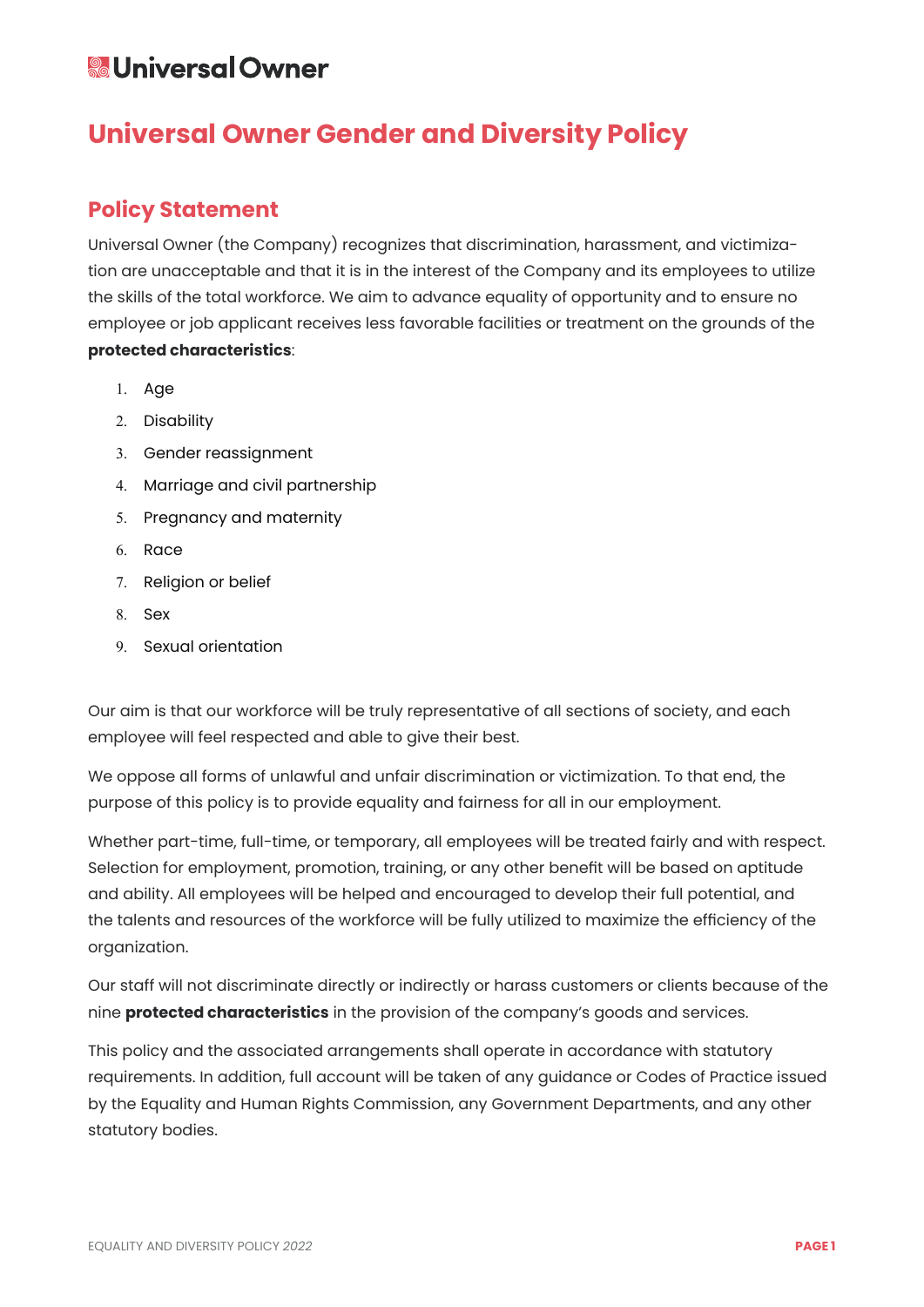#### **Our Commitment**

- To create an environment in which individual differences and the contributions of all our staff are recognized and valued.
- Every employee is entitled to a working environment that promotes dignity and respect to all. No form of intimidation, bullying, or harassment will be tolerated.
- Training, development, and progression opportunities are available to all staff.
- To promote equality in the workplace, which we believe is good management practice and makes for a better business.
- We will review all our employment practices and procedures to ensure fairness.
- **Breaches of our equality policy will be regarded as misconduct and could lead to** disciplinary proceedings.
- This policy is fully supported by senior management.
- The policy will be monitored and reviewed regularly.

#### **Responsibility of Management**

Responsibility for ensuring the effective implementation and operation of the arrangements will rest with the Chief Executive / Business Owner. They will ensure that:

- All their staff are aware of the policy and the arrangements, and the reasons for the policy;
- Grievances concerning discrimination are dealt with properly, fairly, and as quickly as possible;
- **Proper records are maintained.**
- Senior management will be responsible for monitoring the operation of the policy in respect of employees and job applicants.

### **Responsibility of Staff**

The attitude of the staff is crucial to ensure fair employment practices. In particular, it is the responsibility of all staff members to:

- Comply with the policy and arrangements;
- Not discriminate in their day to day activities or induce others to do so;
- Not victimize, harass or intimidate other staff or groups who have or are perceived to have one of the protected characteristics.
- Ensure no individual is discriminated against or harassed because of their association with another individual who has a protected characteristic.
- Inform their manager if they become aware of any discriminatory practice.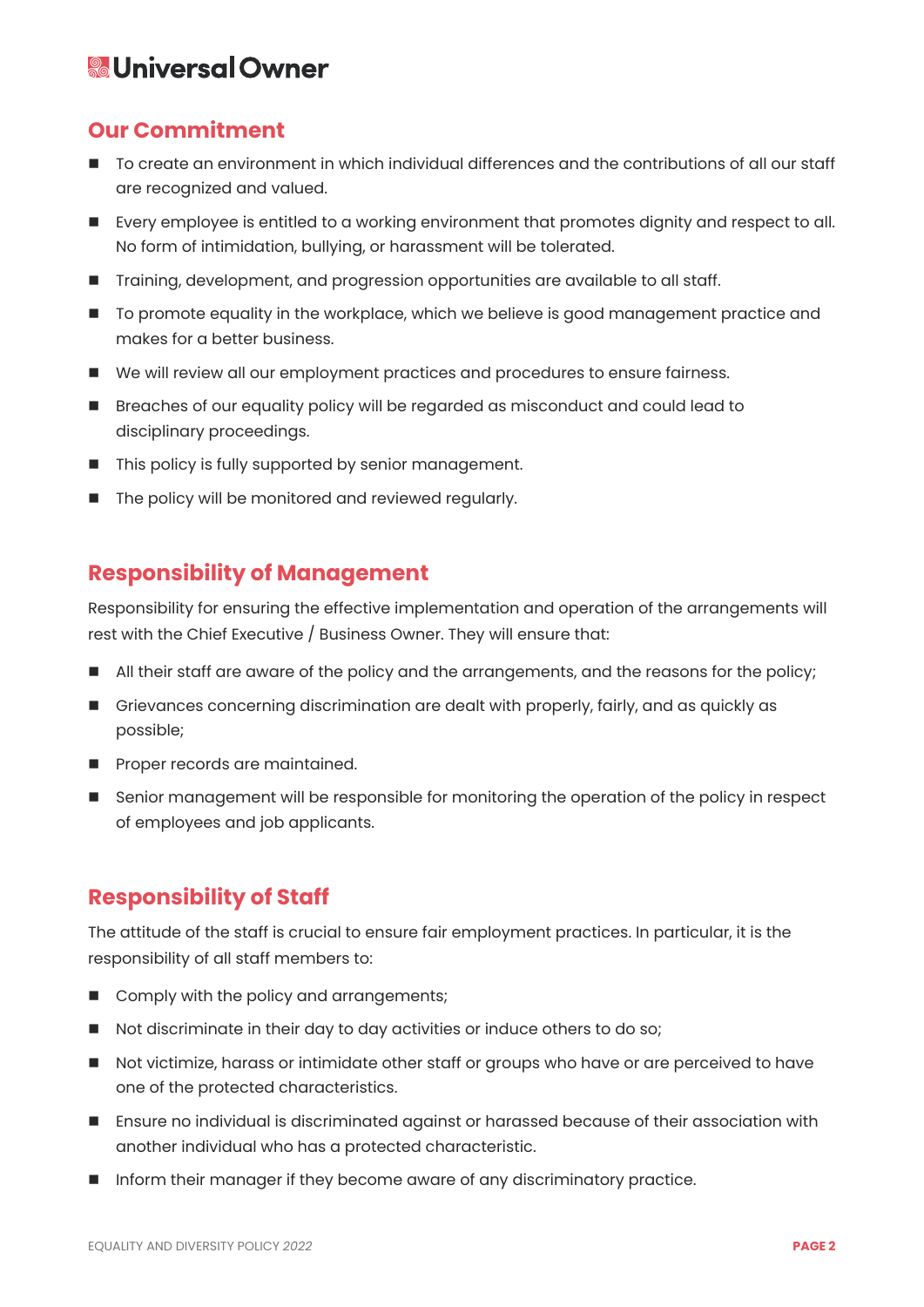#### **Third Parties**

Third-party harassment is defined as when a Universal Owner employee is harassed by a third party such as a customer or client, and the harassment is related to a **protected characteristic.**  Universal Owner does not tolerate such actions against its staff, and the employee concerned should inform their manager at once if this occurs. A full investigation will be launched, and all reasonable steps will be taken to prevent reoccurrence.

### **Rights of Disabled People**

The Company attaches particular importance to the needs of disabled people.

Under the terms of this policy, managers are required to:

- Make reasonable adjustments to maintain the services of an employee who becomes disabled, for example, training, provision of special equipment, reduced working hours. (NB: managers are expected to seek advice and guidance from external agencies where appropriate to maintain disabled people in employment);
- Include disabled people in training/development programs;
- Give full and proper consideration to disabled people who apply for jobs, having regard to making reasonable adjustments for their particular aptitudes and abilities to allow them to be able to do the job.

## **Equality Training**

- A series of regular briefing sessions will be held for staff on equality issues. These will be repeated as necessary. Equality information will also be included in induction programs.
- Managers will be trained on this policy and the associated arrangements. All managers who have any involvement in the recruitment and selection process will receive training.

## **Monitoring**

- **The Company deems it appropriate to state its intention not to discriminate and assumes** that this will be translated into practice consistently across the organization as a whole. Accordingly, a monitoring system will be introduced to measure the effectiveness of the policy and arrangements.
- The System will involve routine collection and analysis of information on employees' protected characteristics and Disabilities. Assessment will be conducted to measure the extent to which recruitment, internal promotion, and access to development opportunities affect equal opportunities for all.